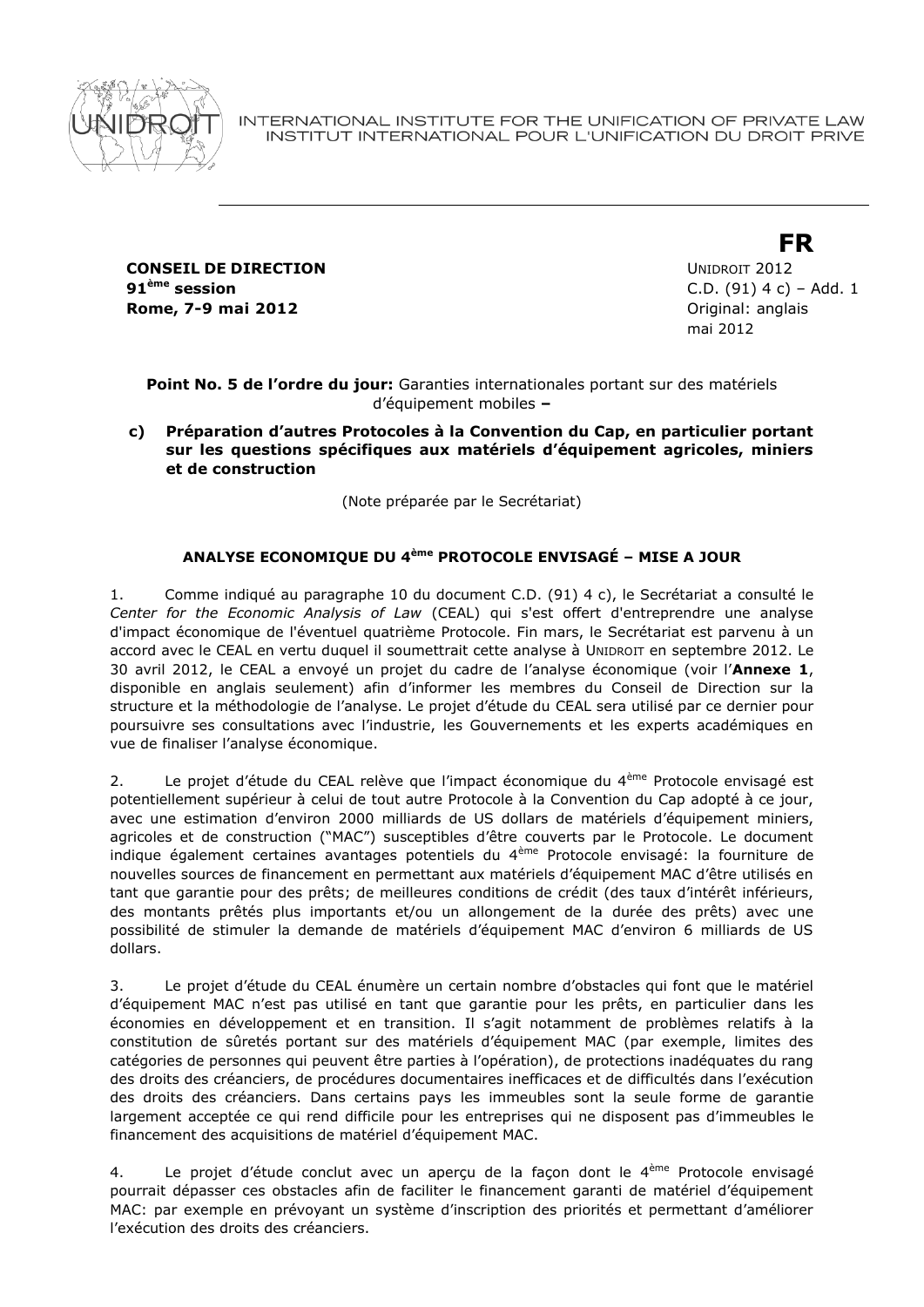# **UNIDROIT's Cape Town Convention: Proposed Fourth Protocol on Mining, Agricultural, and Construction Equipment: Issues for Discussion<sup>1</sup>**

*Heywood Fleisig*<sup>2</sup> , *CEAL* May 2012

*Discussion/Comment Draft -- Please do not cite or quote without consent of the author*

### **I. Potential economic impact of the proposed Fourth Protocol**

Covering \$US 400 billion of the US stock of productive capital and perhaps as much as \$US 2 trillion of the world's capital stock, the proposed Fourth Protocol on mining, agricultural and construction (MAC) equipment could have a greater economic impact than earlier Cape Town Convention Protocols (see Appendix I).

This economic impact arises entirely from the improved credit terms that a successful reform would offer purchasers of MAC equipment -- lower interest rates, larger loans, and longer repayment periods.

Existing national legal regimes for lending secured by movable property, other than the systems of a few developed countries, make it difficult or impossible to use movable property such as MAC equipment as the sole collateral for loans. These legal failures arise from problems in the creation, priority, publicity, and enforcement of security interests against such property.<sup>3</sup> A full resolution of these problems in the legal framework for secured lending would, in CEAL's rough estimate, increase the world market for MAC equipment by \$US 600 billion in three to five years. Compared to present US annual exports of \$US 21 billion (Table 5) in MAC equipment, this is an enormous increase.

This expansion of the world market for MAC equipment would provide great economic benefit to purchasing countries. There, additional MAC equipment would support increased production, incomes, and consumption per person. For countries selling MAC equipment, additional gains would arise from the profits and expanded employment opportunities created by building this equipment and exporting it.

The exact economic impact of the Fourth Protocol, however, will depend on how closely it can approach a full legal reform in providing remedies for the legal defects in present legal systems for lending secured by movable property and, thereby, improving credit terms for the financing of that MAC equipment.

### *A. Effect of secured transactions reform on lending terms*

The Fourth Protocol can produce benefits only insofar as it removes legal constraints that now worsen the lending terms facing those seeking to purchase MAC equipment on credit. For borrowers in the United States and other countries that possess well-developed legal frameworks for lending secured by movable property, better collateral means better access to credit.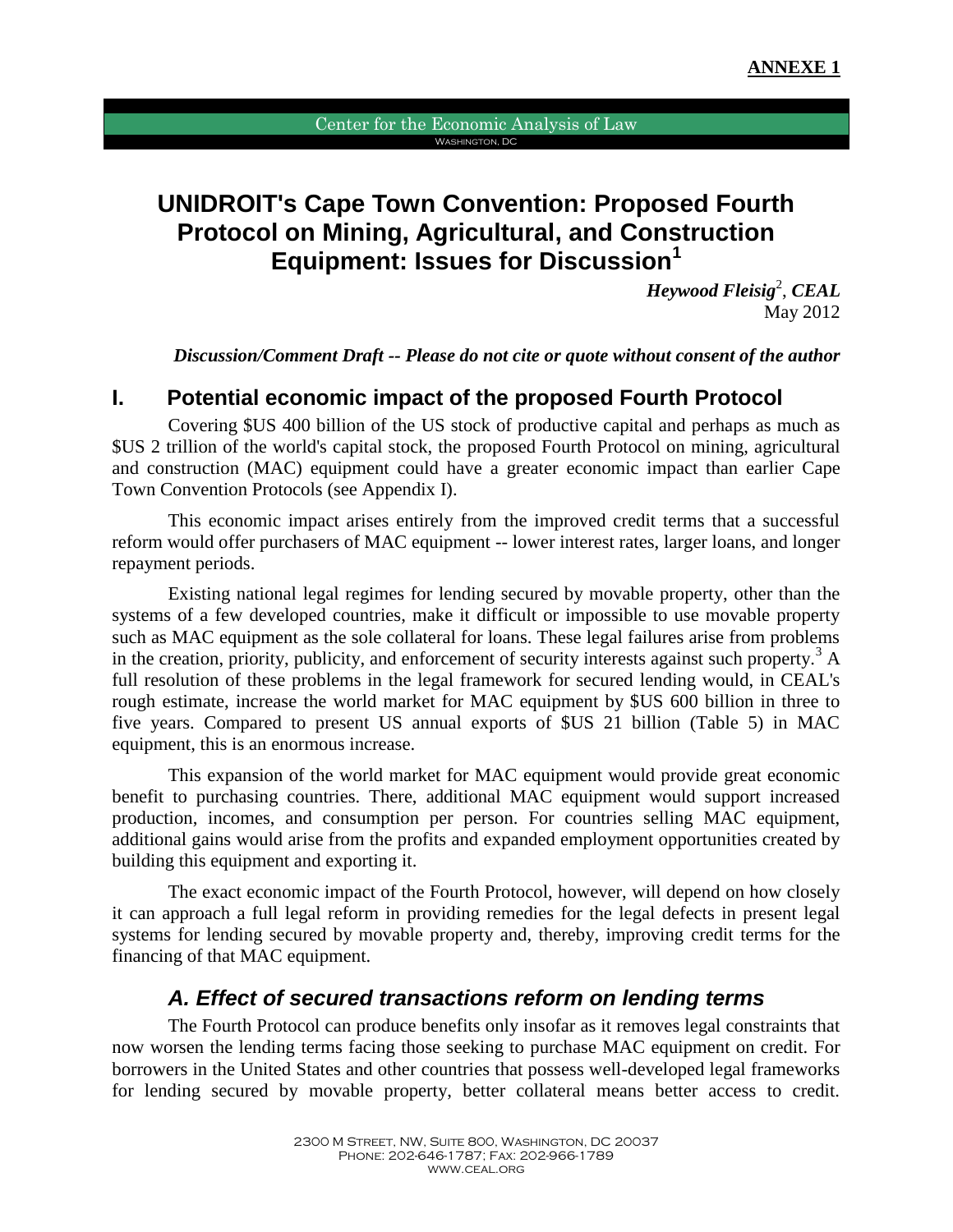These gains arise mainly because, for any borrower, lenders see secured loans as less risky than unsecured loans: secured loans have a higher priority than unsecured loans; priority ensures that loans taken out by the borrower subsequent to the secured loan do not dilute the assets required to cover the secured loan; the collection system for secured loans typically executes more rapidly than the repayment system for unsecured loans; and the recovery value of the specified collateral is more determinable when the loan is made than is the likely future asset pool of a defaulting unsecured borrower.<sup>4</sup>

Consequently, borrowers in countries with better legal frameworks for secured lending often face terms like the ones shown in Table 1**.** In that example, drawn from the United States, a borrower can pay 8.5% interest on an unsecured loan and take 4 years to repay; the amount of the loan is limited to a size whose debt service does not exceed 35% of salary or business cash flow. The very same borrower, however, could pay 5.0% on a loan secured by a vehicle and take 7 years to repay, with the same credit cap of loan service not exceeding 35% of salary or cash flow (*next steps*<sup>a</sup>).

| <b>Table 1</b> |                                                                                                                                                             |               |                              |              |  |  |  |
|----------------|-------------------------------------------------------------------------------------------------------------------------------------------------------------|---------------|------------------------------|--------------|--|--|--|
|                | Impact of a Modern Framework for Secured Lending on Terms of Credit, example                                                                                |               |                              |              |  |  |  |
|                |                                                                                                                                                             | interest rate | maturity of<br>loan in years | DS/cash flow |  |  |  |
|                | <b>Unsecured</b>                                                                                                                                            | 8.5%          | 4                            | 35%          |  |  |  |
|                | Secured by a vehicle                                                                                                                                        | 5.0%          | 7                            | 35%          |  |  |  |
|                | Source: Wright Patman Congressional Federal Credit Union, available at<br>http://www.congressionalfcu.org/visa/and<br>http://www.congressionalfcu.org/auto/ |               |                              |              |  |  |  |

These different credit terms produce large differences in access to credit. Compare, for example, two credit options for a prospective borrower with \$500,000 in cash flow (Table 2). Given the lender's limit of 35% in the ratio of debt service-to-cash flow, this borrower can devote no more than \$175,000 per year to debt service. At the terms the lender offers for the unsecured

 $\overline{a}$ 

Next steps: CEAL to present some Federal Reserve data on the terms for equipment lending and such private source data as are available on the web; at one point, GE capital posted some very useful loan terms for business borrowers. Invaluable here, though, would be trade association or manufacturer data at the dealer level comparing credit terms in the United States with credit terms offered by their dealers in foreign countries. These could be masked by whatever confidentiality needs the supplier has: e.g. "two South American countries". CEAL can adjust for interest rate differences arising from national monetary conditions by looking at spreads over government rates. Do Trade Associations/manufacturers have such data on production and exports?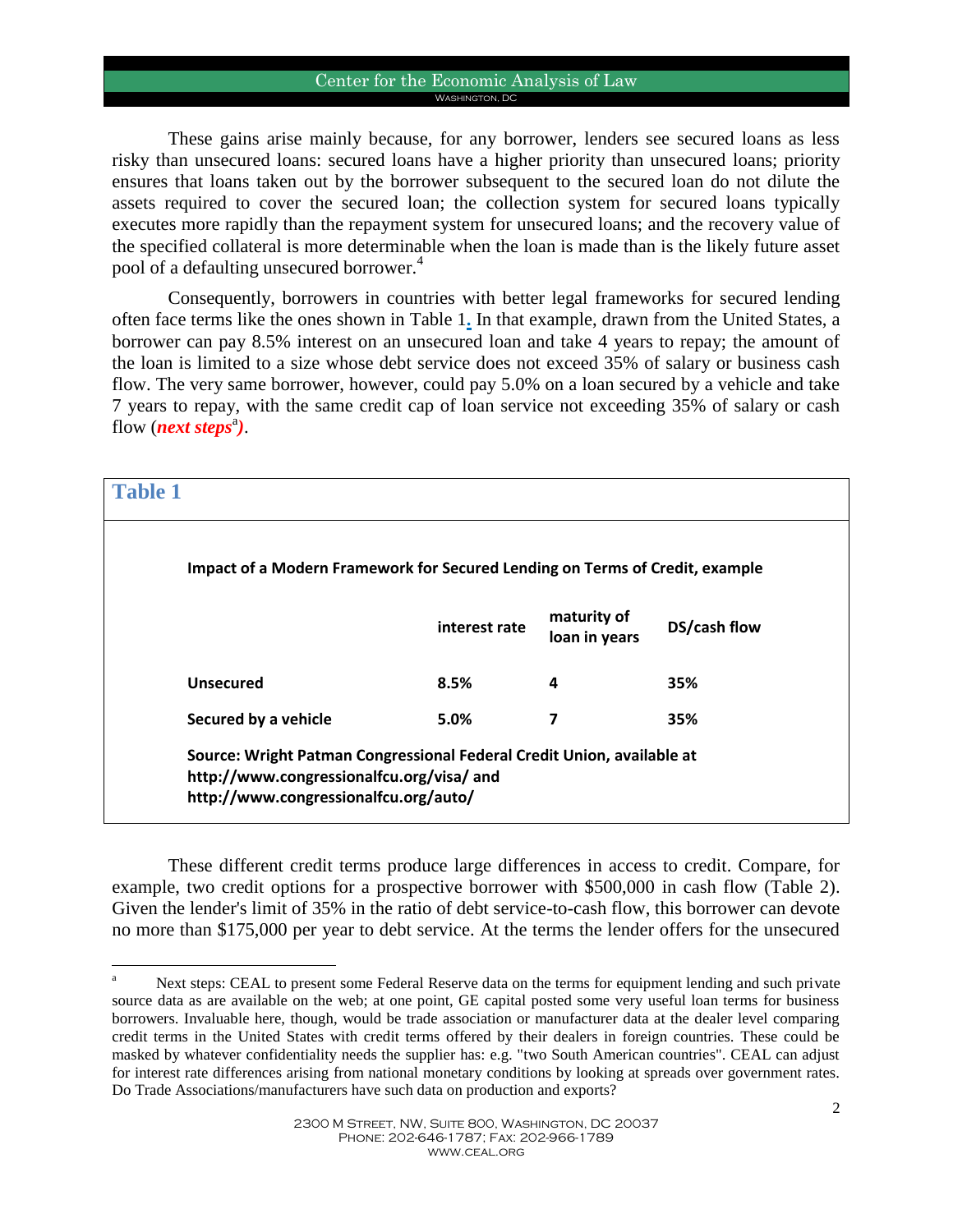loan, the borrower can get a loan of \$573,229 payable over a 4 year period. However, at the terms the lender offers for the secured loan, the borrower can get a loan of \$1,012,982.

That is, the secured loan permits access to 75% more credit than does the unsecured loan for the same borrower. In addition to easing the quantitative credit restraint or "rationing" of the unsecured borrower, the lender also charges a lower interest rate. At the lower interest rate, more equipment investment will be profitable and borrower demand for equipment will be greater. With the interest rates and credit terms shown in this example, an improved legal framework for secured lending should increase access to credit for such equipment by about 75%, permitting businesses to purchase considerably more machinery on credit.

| <b>Table 2</b>                                                                          |                  |                                                            |                  |                                     |                              |                  |  |  |
|-----------------------------------------------------------------------------------------|------------------|------------------------------------------------------------|------------------|-------------------------------------|------------------------------|------------------|--|--|
| Impact of a Modern Framework for Secured Lending on Amount of Credit, example continued |                  |                                                            |                  |                                     |                              |                  |  |  |
|                                                                                         | <b>Cash Flow</b> | <b>Maximum</b><br>permitted<br>debt<br>service<br>payments | interest<br>rate | maturit<br>y of<br>loan in<br>years | Maximu<br>m debt<br>possible | DS/cas<br>h flow |  |  |
|                                                                                         |                  |                                                            |                  |                                     | \$                           |                  |  |  |
| <b>Unsecured</b>                                                                        | \$500,000        | \$175.000                                                  | 8.5%             | 4                                   | 573,229<br>\$                | 35%              |  |  |
| Secured by a vehicle                                                                    | \$500,000        | \$175,000                                                  | 5.0%             | 7                                   | 1,012,982                    | 35%              |  |  |
| Access to credit secured/unsecured                                                      |                  |                                                            |                  |                                     | 177%                         |                  |  |  |
| Access to credit secured/unsecured with \$35,000 cap on unsecured<br>$-2894%$           |                  |                                                            |                  |                                     |                              |                  |  |  |
| Source: Wright Patman Congressional Federal Credit Union; author's calculations         |                  |                                                            |                  |                                     |                              |                  |  |  |

This estimate, moreover, probably understates the expansion in credit that full reform of the legal framework for secured transactions would produce. The lender offering the terms cited in Table 1 also places an absolute cap of \$35,000 on unsecured loans. Most lenders set some cap on unsecured loans, even when borrowers have cash flow that would support larger unsecured loans at the interest rate and repayment period set by the lender. In the example here, recognizing the cap means the access to credit of the dealer would actually increase from \$35,000 to over \$1 million, many times greater than the 75% increase shown without the cap.

## *B. Effect of improved private lending terms on the amount of equipment purchased*

How much additional MAC equipment would such improved credit terms support?<sup>5</sup> The calculations set out in this section draw on some general economic precepts. The assumptions and calculations on which they rest are stated explicitly, to promote discussion among those considering the Fourth Protocol. We hope to sharpen up the reasoning and analysis as we receive comment from the industry participants in the discussions.

We know from numerous studies that the ratio of capital to GDP for most countries falls between 2 and  $3^6$ . If that holds as well for MAC capital, then other countries will hold MAC capital in the about the same proportion to their GDP as does the United States (for which we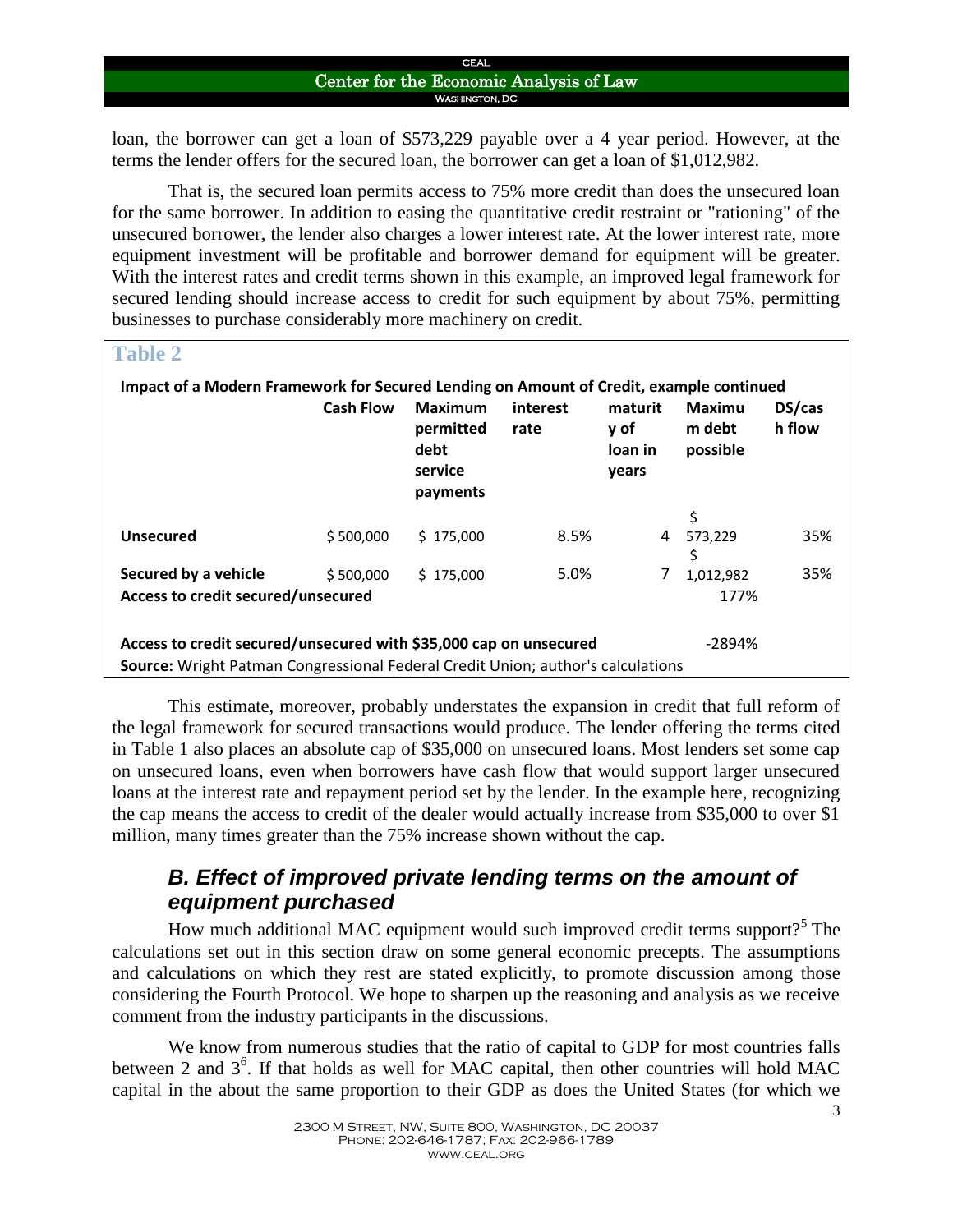have actual MAC data. With a GDP of \$15 trillion in 2011, the United States held about \$424 billion of MAC capital (Table 3)). Under those circumstances, other countries holdings of MAC capital will be as shown in Table 3, for a worldwide total of \$1,968 billion in MAC equipment in 2010.

| Estimated world impact of full secured transactions reform on demand |            |                                   |                            |                |                             |
|----------------------------------------------------------------------|------------|-----------------------------------|----------------------------|----------------|-----------------------------|
| for MAC equipment                                                    |            |                                   |                            |                |                             |
| [\$ US billions, 2011 data and estimates]                            |            |                                   |                            |                |                             |
|                                                                      |            | <b>MAC</b> equipment              |                            |                |                             |
| <b>Region</b>                                                        | <b>GDP</b> | <b>Pre-reform Credit</b><br>stock | impact of reform<br>reform | Post-<br>stock | <b>Increase</b><br>in stock |
|                                                                      |            |                                   |                            |                |                             |
| World                                                                | 70,012     | 1968                              |                            | 2572           | 604                         |
| <b>Advanced economies</b>                                            | 44,912     | 1262                              |                            | 1325           | 62                          |
| <b>United States</b>                                                 | 15,094     | 424                               | $\Omega$                   | 424            | 0                           |
| Advanced econmies In need of reform                                  | 5,790      |                                   | $163 + 38%$                | 225            | 62                          |
| Other advanced economies not in need of i                            | 24,028     | 675                               | 0                          | 675            |                             |
| Emerging and developing economies                                    | 25,100     |                                   | $706 + 75%$                | 1247           | 541                         |

### **1. Countries where the use of movable collateral is common or where legal gaps seem offset by other laws and institutions**

The estimate shown in Table 3 divides the countries of the world into four groups. One group comprises countries with advanced legal frameworks for secured lending. There, credit terms will not particularly improve because of the proposed UNIDROIT Fourth Protocol. These countries include Canada, New Zealand and the United States. Consequently, we estimate in these markets that the Protocol will not increase the domestic demand for equipment.

A second group of countries includes those that have problems in their legal frameworks for secured lending. The UK, for example, has a system that excludes non-corporate borrowers. In Japan, Germany, and Switzerland, the legal systems do not envision movable equipment serving as collateral for a loan. Nonetheless, these countries, as witnessed by their high per capita incomes, seem to have devised alternative systems for financing movable property that seem to work.<sup>7</sup> It will be interesting to see what is the view of manufacturers and exporters on the likely impact of improved credit terms on sales in these markets. For the purpose of this estimate, however, we have also set at zero the estimated impact of the proposed Fourth Protocol on domestic demand for MAC equipment in these countries.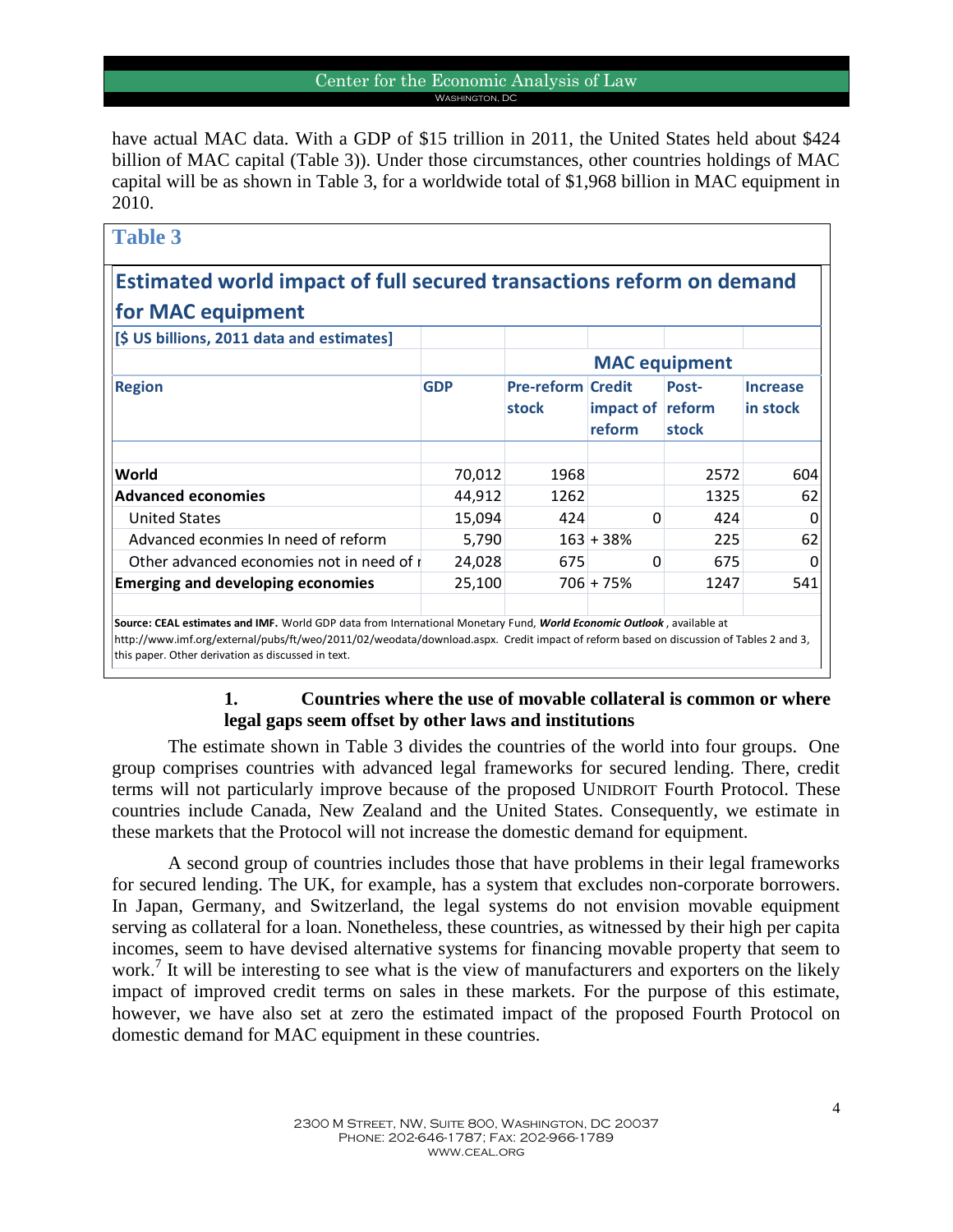### **2. Countries where the use of movable collateral is limited**

A third group of countries comprises those with per capita incomes lying between those of the highest per capita income countries and those of developing countries. These countries also have legal systems that present major problems in accepting movable property as collateral. They have not reformed their legal systems and, judging by their per capita incomes, they appear not to have developed other laws and institutions to compensate for the defects of their legal frameworks for secured lending.

Those facts are consistent with the possibility that the inability to finance such equipment may be retarding economic growth. In this group, we include Korea, Spain, Greece, Italy and Taiwan. The estimate (Table 3) arbitrarily estimates that complete reform of the legal framework for secured lending as it affects MAC equipment would gives them half of the maximum increase in the stock of MAC equipment that we would expect with countries with a lower per capita incomes. As before, the views of manufacturers and exporters on whether these markets would respond to the better private credit terms possible with a good legal framework for secured lending will be interesting and will be incorporated into later estimates.

### **3. Countries where the use of movable collateral is close to zero**

Finally, the rest of the developing countries and economies in transition $8$  face serious legal problems in their frameworks for lending secured by movable property; their low per capita incomes are consistent with the hypothesis that they have not developed any functioning legal or institutional alternative to a modern system of secured finance. We would expect a full reform of those legal frameworks, therefore, to increase the demand for credit to buy such machines by 75%, as explained above in the discussion of Table 2.

### **4. Estimated impact**

Applying these estimated increases in demand to the estimated current stocks of this equipment (Table 3) in each group of countries, we would expect a full reform of the legal framework for secured lending to increase the demand for MAC equipment by \$US 600 billion. How fast countries would move from the pre-reform MAC equipment stock to the post-reform MAC equipment stock is an important question that will determine rates of investment, sales, and export growth. Based on a casual inspection of the results of the highly successful Romania reform, we estimate that the adjustment would take place in the three to five years following the full reform. That increase in equipment use by these countries would imply an economic benefit of \$10 billion annually for the purchasing countries; it would imply an economic benefit to the equipment producing countries equal to the profit on the \$600 billion in equipment.

If UNIDROIT's Fourth Protocol could do this, it would be a mighty achievement. From an economic point of view, these gains are enormous relative to the small amount of resources absorbed by UNIDROIT. Moreover, this is a pure gain to the world that results from reducing the risk associated with unsecured lending -- these gains to purchasers and producers come at no-one else's expense.

Whether UNIDROIT's Fourth Protocol actually does this, however, will depend on how closely the Fourth Protocol can mirror the full reform of legal systems for secured lending for MAC equipment in these countries.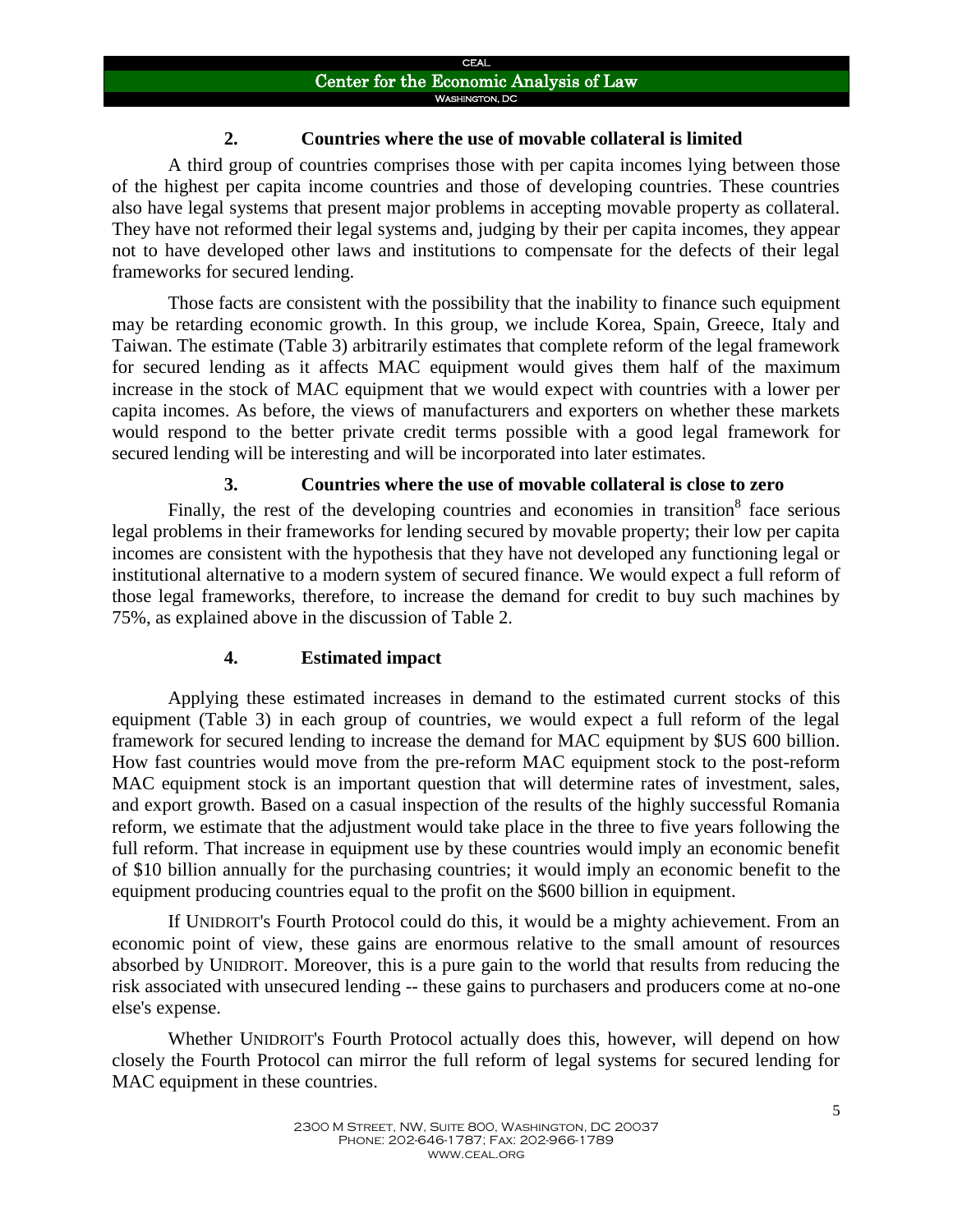## *C. Effect of improved Export-Import Bank lending terms on the amount of equipment purchased*

The Fourth Protocol might also increase funding for MAC equipment from the Export-Import Bank of the United States. The US Federal Credit Reform Act of 1990 specifies that the Export-Import Bank of the United States must record on the US federal budget the expected cost of default and of interest rate subsidies on its loans and guarantees. The more effective is the Fourth Protocol, the more loans and guarantees Export-Import Bank can issue for MAC exports for any given budget authority that Ex-Im gets from Congress. Ex-Im apparently lowered the expected cost of guarantees for aircraft financing to countries that signed the First Protocol. The Fourth Protocol could have the same effect on Ex-Im credit for MAC equipment.

It is less clear what effect the Fourth Protocol would have on official export credits from other official lenders. The United States has usually been the only OECD country budgeting its export credit banks on the basis of expected default and interest rate subsidy. Other OECD countries typically show guarantees on the national budget only when they are exercised or loans when they are in default. For those countries, the effect of the Fourth Protocol might only be felt with a lag, if at all.

## **II. Present situation in countries with unreformed legal frameworks for secured transactions (***next steps***<sup>b</sup> )**

Generally, aside from some OECD countries, movable property cannot serve as collateral for loans.<sup>9</sup> This limits economic development in these countries: businesses cannot buy equipment on credit even though the rate of return on that investment in equipment far exceeds the interest rate that businesses pay. This limit to access to credit, in turn, limits industrial country equipment exports to them.

## *A. Legal research*

To summarize a lengthy literature<sup>10</sup>, in developing and transitional economies (as well as many advanced ones) multiple legal problems exist in the creation, perfection, filing, and execution of security interests against movable property. To list them briefly<sup>11</sup>:

### **Creation: problems that exclude goods, agents, and transactions**

- *Limits on who can be a party to a security agreement*
- *Limits on coverage of goods and transactions*
- *Limits on using a general description of collateral or a floating security interest*
- *Limits on creating a security interest in after-acquired collateral or after-created debt*

### **Priority: problems that undermine lenders' security**

*No priority rules for future advances* 

 $\overline{a}$ 

- *Limits on the continuation in proceeds and products of a security interest*
- *Limits on creating security interests in fixtures*
- *Hidden tax liabilities and superpriority for the state, including loans and guarantees of state banks*

<sup>b</sup> Next steps: This section is central to justifying the need for intervention. It will be more effective insofar as it is recognizable as broadly correct (or rewritten to be so) by the MAC manufacturers and trade associations. That will best allow them to see how the convention will affect the situation as they understand it. We anticipate revising this discussion after getting the comments of sales and finance people from this sector.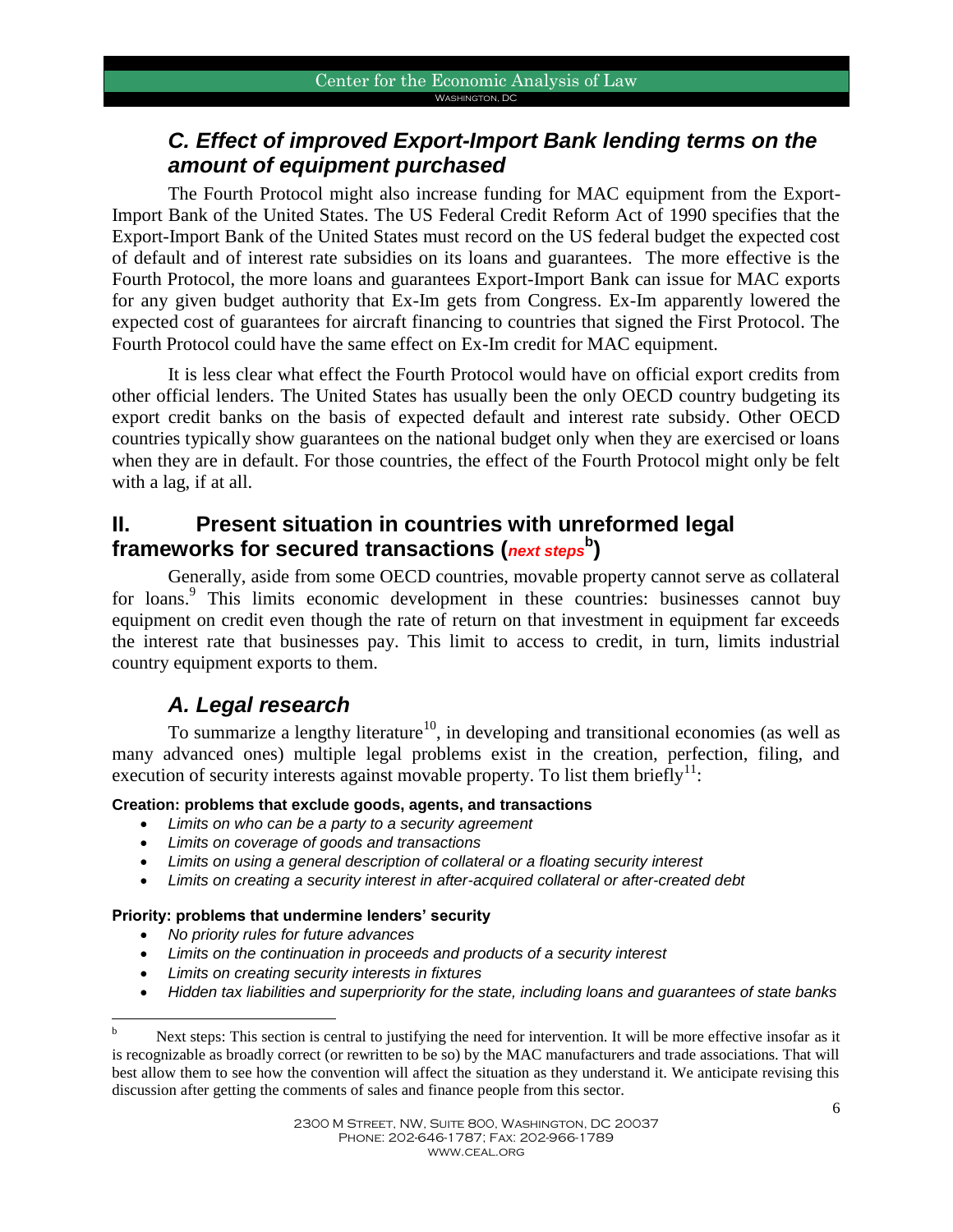### CEAL

#### Center for the Economic Analysis of Law WASHINGTON, DC

*Divided registration systems that cause conflicts in priority rules* 

### **Publicity: problems that hamper filing or retrieval of records of security interests**

- *Restrictions on access to registry records*
- *Requirement for inspection of documents*
- *Requirement for filing documents rather than simply notices*
- *Multiple and unlinked registries*
- *Lack of advance filing and blocking*
- *High fees for filing*
- *No Internet-based systems for filing or information retrieval*
- *Uncompetitive supply of registry services*

#### **Enforcement: problems that prevent rapid seizure and sale of collateral**

- *Court-administered sales*
- *Homestead and exempt property provisions*
- *Delay caused by bankruptcy procedures*

### *B. First-hand investigations*

CEAL has interviewed equipment dealers in more than thirty countries, including those representing most manufacturers in industrial exporting countries. Broadly, for private loans, neither dealers nor banks will accept movable property as collateral. The dealers do not accept the buyers' movable property as collateral; the dealers do not sell on credit taking the machine as collateral. The banks accept neither the buyers' nor the dealers' movable property as collateral. Real estate often is acceptable as collateral. Or, the personal guarantee of the business owner may be acceptable if the business owner has unencumbered real estate. But acceptable collateral always points ultimately back to real estate.

Private equipment dealers nibble at the edges of these restrictions. Sometimes they will sell a machine on credit to a buyer with a government contract; sometimes they repossess and sell outside the law; sometimes they finance loans out of their own capital to customers in whom they have enormous confidence.

But dealers themselves, like their clients, have limited access to credit. Parent company exporters typically limit the amount of machines on consignment to local dealers because of the same problems of collecting against movable property. Stocks of used machines, an essential element in the typical equipment cycle of "buy new"/"trade in old", are nearly always financed with the dealers' own capital with no outside support. When dealers cannot finance the trade-in, they cannot sell the new equipment.

Dealers in most countries report that their own lines of credit from local banks amount to little more than would the mortgage on their real estate. Appearances deceive. Often banks take all the dealer's property, fixed and movable, as well as accounts receivable as collateral. Banks then report that they take movable property as collateral; many dealers are under the same impression. However, in reality, banks lend only an amount that can be covered by the sale of the real estate offered as collateral. That is, movable property, even when taken nominally as collateral, adds nothing to dealer credit. It has no economic value as collateral -- it provides no additional financial support to the dealer's operation.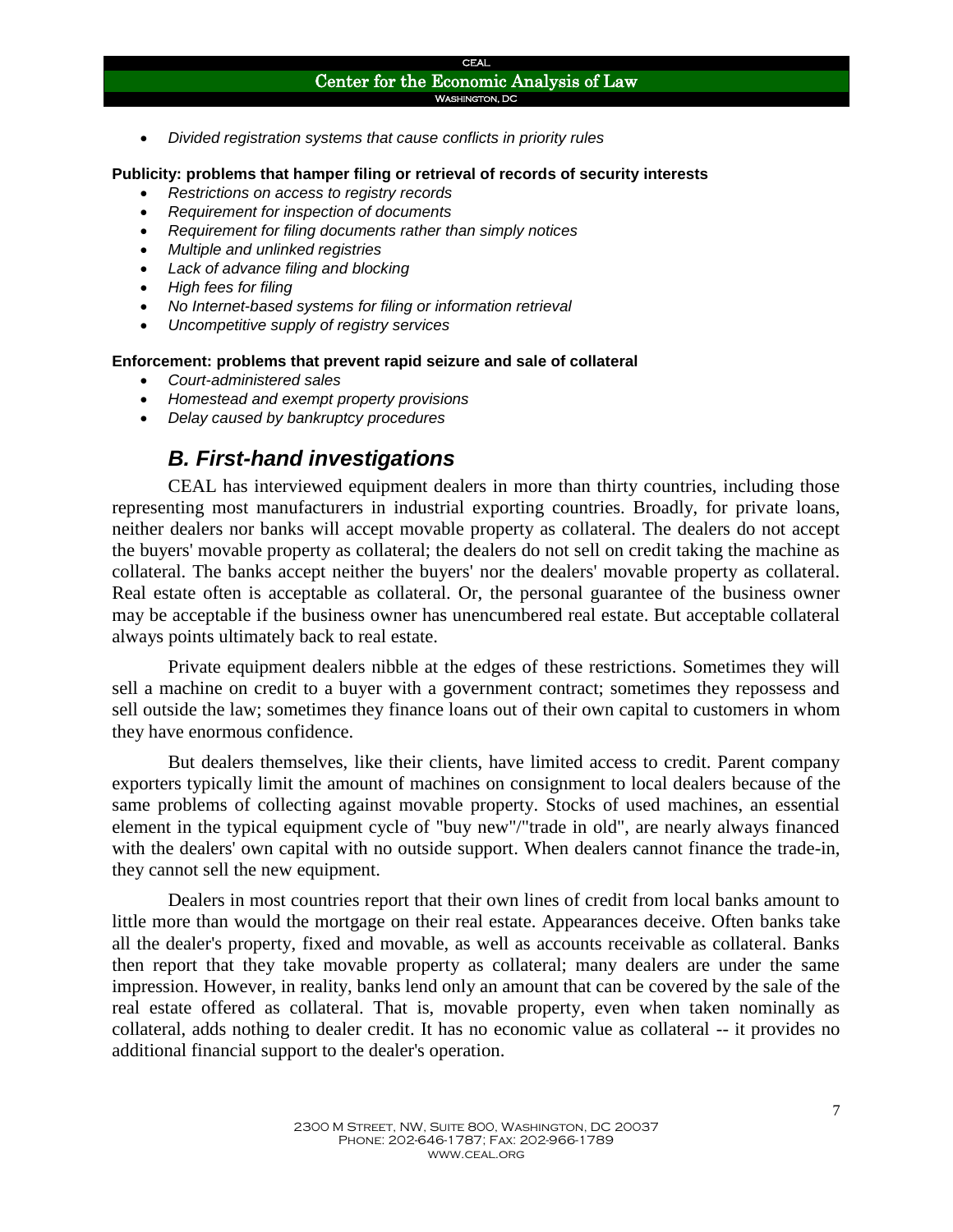Nor can dealers in such countries use sales contracts they generate to refinance their operations with their affiliated international finance companies: the sales contracts secured by movable property are themselves too risky; moreover, the same legal limits on using movable property as collateral apply to security interests against the sales contracts of the dealers. This cuts off dealers and consumers in countries representing at least \$22 trillion in GDP -- about 1/3 of world output -- from dealer finance companies, the cheapest and most expansive sources of private credit in the world.

## *C. Impact on access to credit and its consequences for developing countries and MAC producers*

For developing countries, the effects on access to credit are crippling. The World Bank's "Doing Business" survey found that most firms in developing countries must pledge collateral to get loans (Figure 1).. Since the only collateral that is acceptable is real estate, only those with real estate -- typically the most wealthy -- have access to credit. This restrictive access to credit has two effects on developing countries. First, it perpetuates very unequal distributions of income. Second, because the credit needs of efficient enterprise are not related directly to real estate, profitable firms that are supporting country growth by investing in movable equipment have more limited access to credit and grow more slowly. At the same time, firms not making large contributions to growth but possessing real estate can get credit and grow faster. Consequently, credit and resources are not allocated to the uses that produce the greatest economic growth in the country.



2300 M Street, NW, Suite 800, Washington, DC 20037 Phone: 202-646-1787; Fax: 202-966-1789 www.ceal.org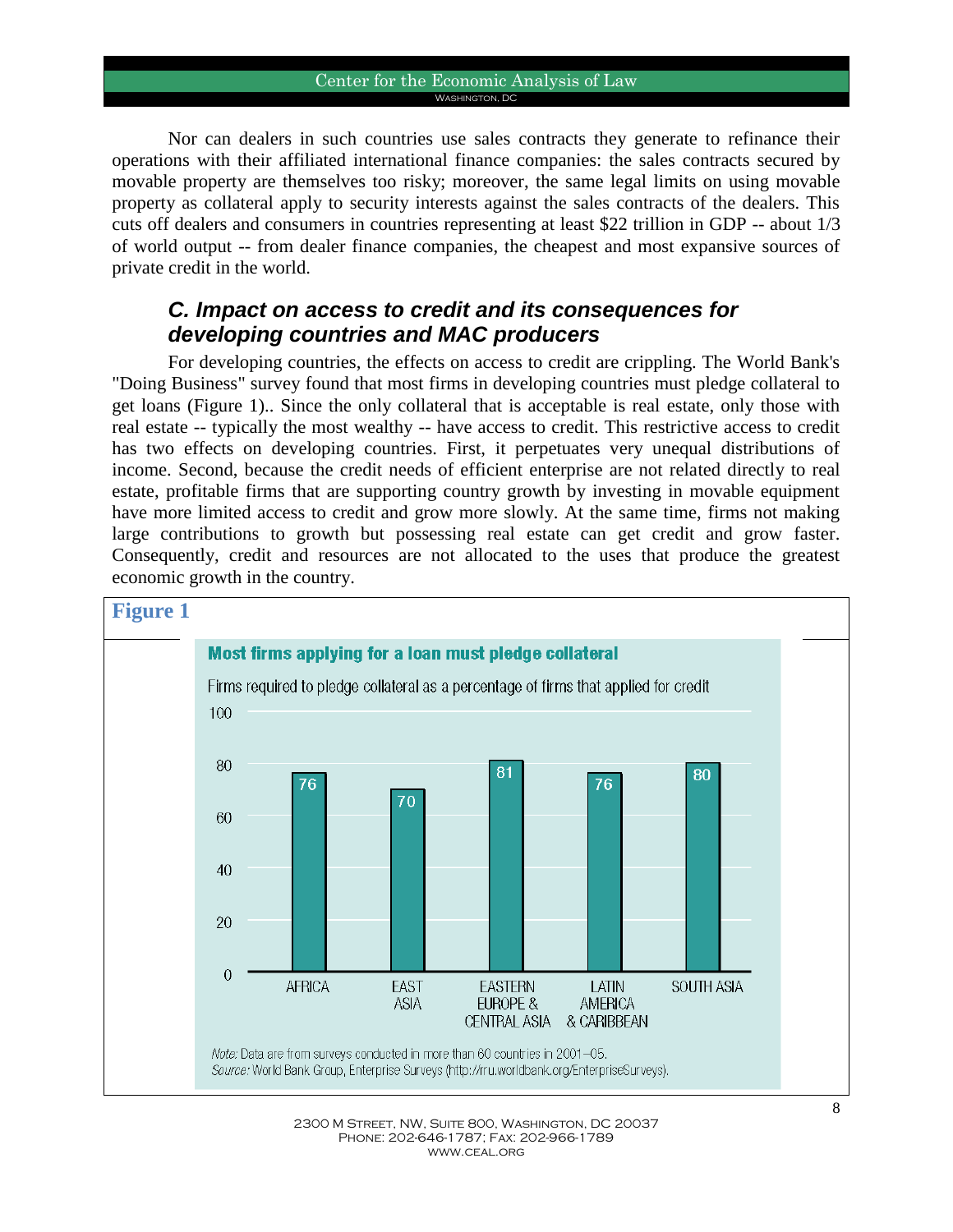## *D. Other solutions?*

Governments, understanding generally that something is wrong in these markets, intervene with directed loans, state guarantees, and state bank credits. But these public credits and guarantees cannot be collected any better than can private credits in the existing legal framework. So these state programs become, over the long-term, money-losing programs for the government. Because they lose money, they are small relative to the potential market; and because they are politically-directed, they are often directed to political insiders or used to promote sales of domestic manufacturers.

Even industrial country exporters face these limits. For example, for the \$US 142 billion in US equipment exports covered by existing and proposed UNIDROIT protocols (Annex I, Table 5) -- there is available only about \$US 30 billion in US Ex-Im Bank financing. Since about \$US 17 billion of that is aircraft finance, only \$US 13 billion remains available to cover all other machinery exports, of which the \$US 70 billion or so covered by the proposed UNIDROIT protocol represent only part. Given present US political opposition to the rechartering -- not to mention the expansion -- of Ex-Im, it is clear that anything like a doubling in demand for equipment from transitional and developing economies will have to be financed by the private sector. These governments struggle to manage a problem that the private sector has shown it can manage very well when the legal framework permits it.

## **III. How much secured transactions reform can the Fourth Protocol practically achieve (***next steps***<sup>c</sup>** *)***?**

Reforming the legal frameworks for secured lending in most LDC and transitional markets could increase the stock of MAC equipment in those countries by about 75% in a 3-5 year period. That \$600 billion increase in capital would produce an increase in GDP of \$200 - \$300 billion annually. It would sharply increase MAC exports from many industrialized countries now facing high rates of unemployment; thereby, alleviating unemployment and improving economic well being there as well.

However, the Fourth Protocol is not a full reform of the regime of secured lending in these countries. Subsequent drafts of this note will discuss these issues in more detail. Assessing the economic impact will require understanding how "deeply" the Fourth Protocol will penetrate the legal systems of its signatories.

### *A. Priority and filing*

 $\overline{a}$ 

In one key step forward, the proposed Protocol would establish a clear first-to-file priority system and an international filing archive to establish the time of filing. This would sidestep key local legal and institutional issues. First, the local laws are typically murky and sometimes logically inconsistent on the setting of priority. Second, the local filing archives are in very bad condition and typically, at the same time, dominated by small interest groups that are very reluctant to reform. Given the decentralization of the MAC producers, UNIDROIT itself might consider itself hosting the filing archive. If it does, CEAL offers to provide UNIDROIT, at

<sup>c</sup> CEAL hopes that comments by readers and the proceedings will clarify what is possible. For its part, CEAL will attempt to track the economic consequences of different drafting options.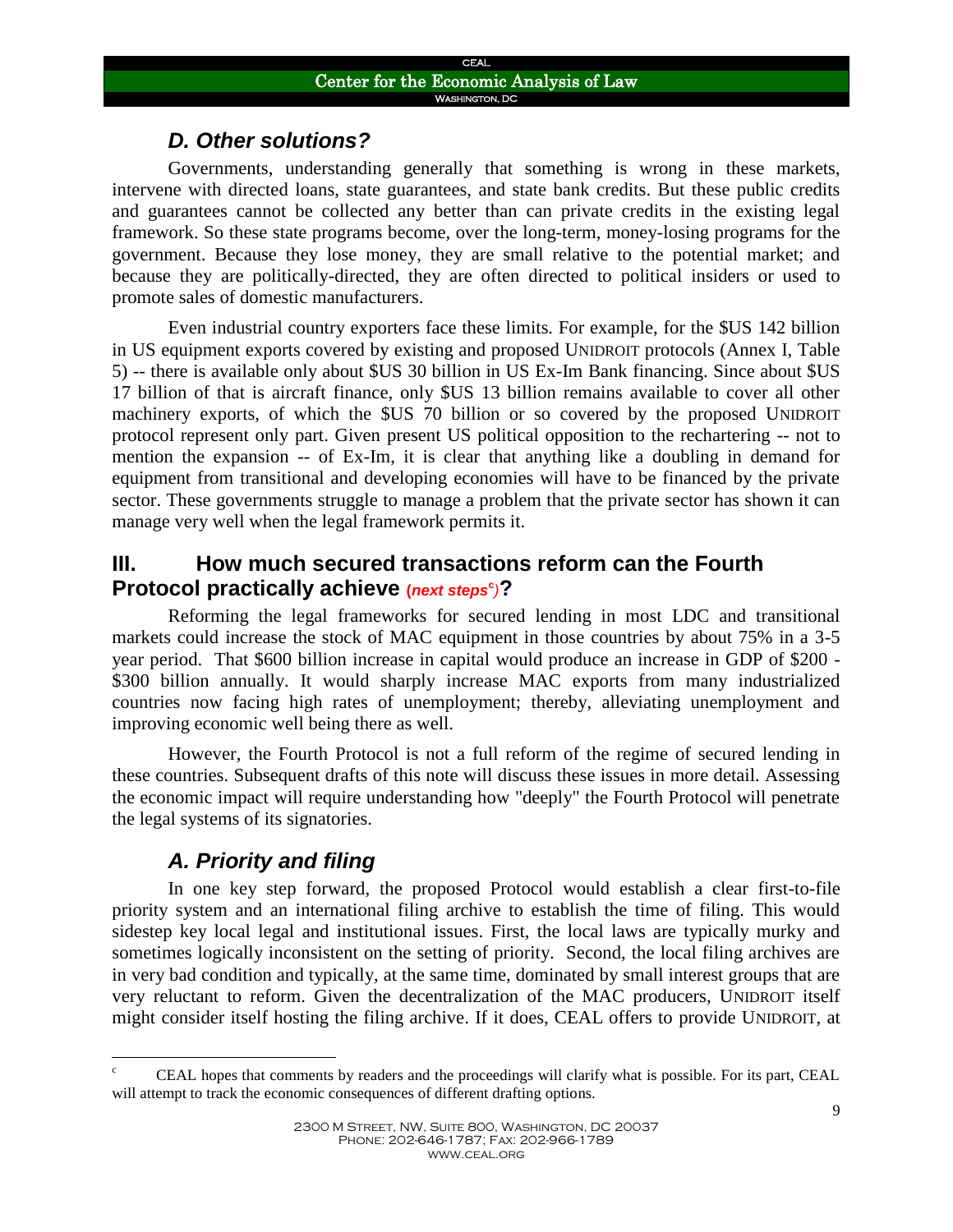no initial cost, with the software licenses and installation of the same online filing system that CEAL designed for Romania and Nigeria. However, whoever supplies filing services, concerns about the technology or institutional arrangements for supplying a filing system should be dismissed as a reservation about the Fourth Protocol.

## *B. Enforcement*

A second key step forward would augment or replace the present systems of enforcement. In our experience, this is typically the most contentious element of the reform. In future versions of this note we hope to suggest components of enforcement that might be "uploaded" into the protocol.

## *C. If that fails?*

If only some of these things is done very deeply, then the Fourth Protocol may be mainly useful for maintaining security interests while MAC equipment is in transit. That will be a worthy objective, but of much considerably less economic significance that a more ample reform. If that is a likely outcome, CEAL will estimate the likely benefit from that element alone.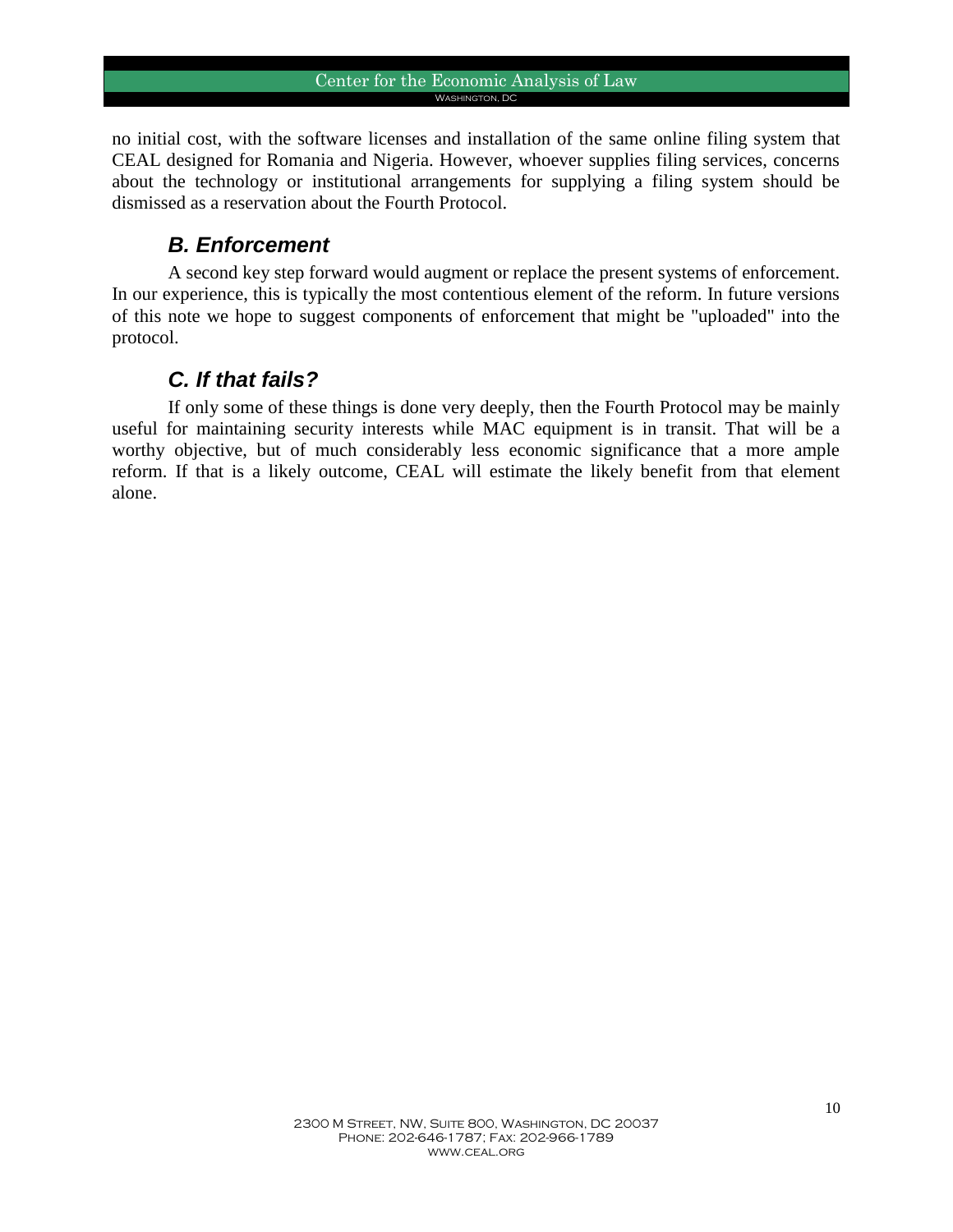Annex I: Value of equipment covered by the Cape Town Convention

### **I. Capital stock**

 $\overline{a}$ 

The Fourth Protocol would cover about \$425 billion of the US capital stock (Table 1), somewhat more than aircraft (\$322 billion) and substantially more than rail equipment and space assets.

Later work will examine data for the rest of the world (*next steps*<sup>d</sup>). As a reference point, world GDP in 2010 was about 4.3 times US GDP. Numerous studies have found national ratios of capital to GDP ranging between 2 and  $3^{12}$ . Therefore, as a very rough and preliminary guess, we would place world capital stocks of equipment covered by Cape Town Convention at about 4 times the US figures -- notionally at \$3 trillion.

| Table 4                                                                                                                                                                                                                                                                                     |       |       |  |
|---------------------------------------------------------------------------------------------------------------------------------------------------------------------------------------------------------------------------------------------------------------------------------------------|-------|-------|--|
| <b>UNIDROIT Cape Town Convention</b>                                                                                                                                                                                                                                                        |       |       |  |
| Movable equipment in different protocols US data,                                                                                                                                                                                                                                           |       |       |  |
| [Billions of dollars; 2010 year end estimates                                                                                                                                                                                                                                               |       |       |  |
| <b>First Protocol</b>                                                                                                                                                                                                                                                                       |       |       |  |
| Aircraft                                                                                                                                                                                                                                                                                    |       | 322.1 |  |
| <b>Second Protocol</b>                                                                                                                                                                                                                                                                      |       |       |  |
| Railroad equipment                                                                                                                                                                                                                                                                          |       | 122.0 |  |
| <b>Third Protocol</b>                                                                                                                                                                                                                                                                       |       |       |  |
| <b>Space Assets</b>                                                                                                                                                                                                                                                                         |       | #N/A  |  |
| <b>Fourth Protocol (proposed)</b>                                                                                                                                                                                                                                                           |       |       |  |
| Agricultural machinery                                                                                                                                                                                                                                                                      | 170.8 |       |  |
| Construction machinery                                                                                                                                                                                                                                                                      | 184.0 |       |  |
| Mining and oilfield machine                                                                                                                                                                                                                                                                 | 69.5  | 424.3 |  |
|                                                                                                                                                                                                                                                                                             |       |       |  |
| <b>Total, all protocols</b>                                                                                                                                                                                                                                                                 |       | 868.4 |  |
| Source: U.S. Department of Commerce, Bureau of Economic Analysis, Table 3. Current-<br>Cost Net Stock of Private Fixed Assets, Equipment and Software, and Structures by<br>Type<br>Data published August 24, 2011. Available at<br>http://bea.gov/national/FA2004/DownSS2.asp?3Place=N#XLS |       |       |  |
| Location:C:\Users\RICARDO_USER\Desktop\Shortcuts\ProjectFolder\UNIDROITShortNo<br>te\BEASourceTables4KStock\fSectionSALL_xls.xlsx]S003 Ann (3)                                                                                                                                              |       |       |  |

<sup>&</sup>lt;sup>d</sup> Next steps: CEAL to check if trade associations or manufacturers have such data on global production and exports. If not, CEAL to look at other sources of national data, including OECD and EU.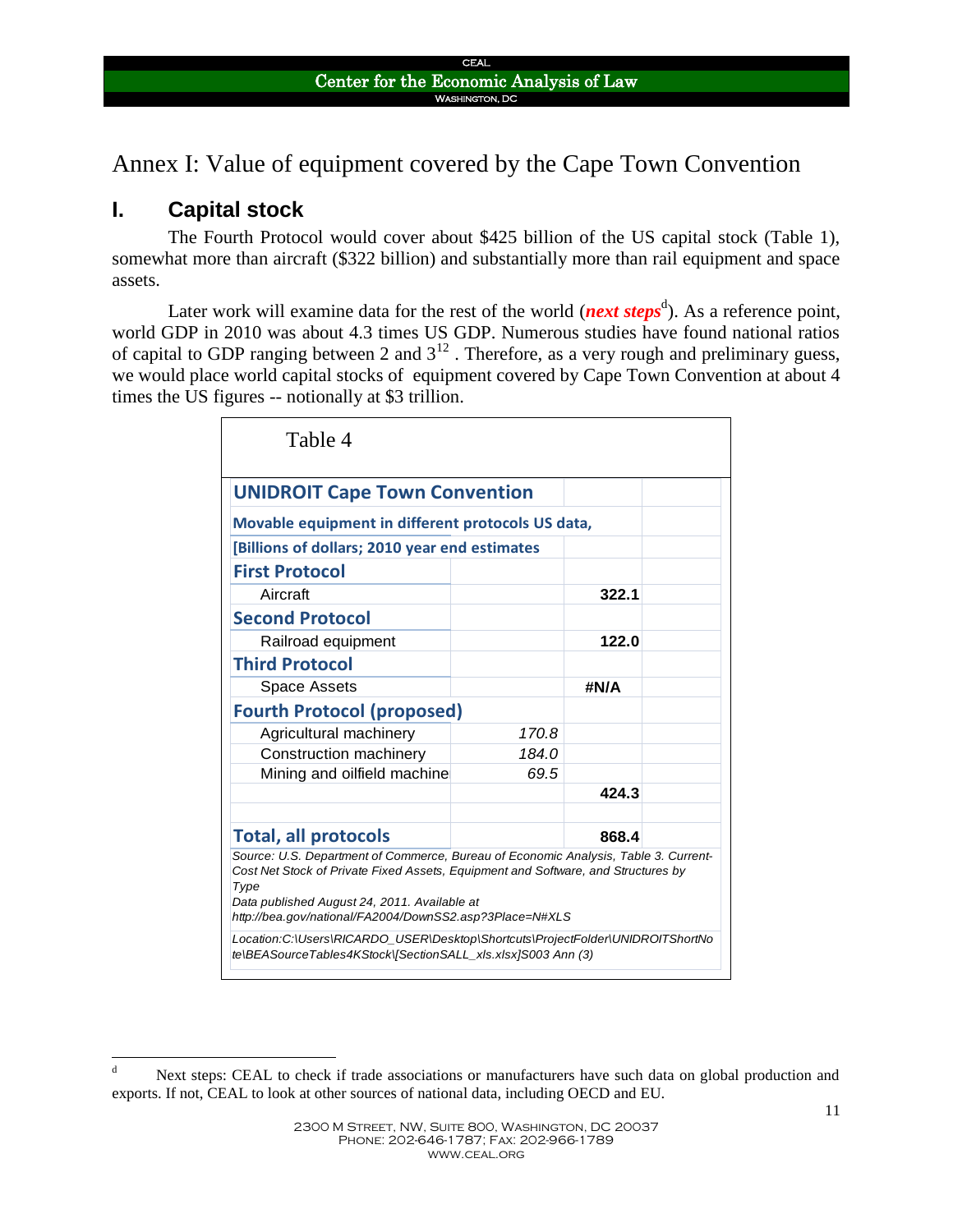## **II. Exports**

 $\overline{a}$ 

The Fourth Protocol would cover about \$34 billion in US equipment exports, This represents about half the value of aircraft exports covered by the First Protocol but more than US exports of rail or space equipment covered in other UNIDROIT protocols.

Because export advantages differ more widely among countries than do capital/GDP ratios, US equipment export data may be less representative of world equipment exports. However, actual data are available and we will show these in the final study (*next steps<sup>e</sup>*). Just as a reference point, US exports of goods and services were \$1.8 trillion in 2010<sup>13</sup> while world exports of goods and services were  $18.8 \text{ trillion.}^{14}$ 

| Table 5                                                                                                                                                                                                                                                                                                                                            |      |       |  |  |  |  |
|----------------------------------------------------------------------------------------------------------------------------------------------------------------------------------------------------------------------------------------------------------------------------------------------------------------------------------------------------|------|-------|--|--|--|--|
| <b>UNIDROIT Cape Town Convention</b>                                                                                                                                                                                                                                                                                                               |      |       |  |  |  |  |
| <b>US exports covered by difference Protocols</b>                                                                                                                                                                                                                                                                                                  |      |       |  |  |  |  |
| [Millions of US dollars; 2010 data]                                                                                                                                                                                                                                                                                                                |      |       |  |  |  |  |
| <b>First Protocol (total)</b>                                                                                                                                                                                                                                                                                                                      |      | 53.1  |  |  |  |  |
| Civilian aircraft                                                                                                                                                                                                                                                                                                                                  | 29.6 |       |  |  |  |  |
| Engines-civilian aircraft                                                                                                                                                                                                                                                                                                                          | 23.5 |       |  |  |  |  |
| <b>Second Protocol (total)</b>                                                                                                                                                                                                                                                                                                                     |      | 2.8   |  |  |  |  |
| Railway transportation equipment                                                                                                                                                                                                                                                                                                                   | 2.8  |       |  |  |  |  |
| <b>Third Protocol (total)</b>                                                                                                                                                                                                                                                                                                                      |      | 0.031 |  |  |  |  |
| Spacecraft, excluding military                                                                                                                                                                                                                                                                                                                     |      |       |  |  |  |  |
| <b>Fourth Protocol -- proposed (total)</b>                                                                                                                                                                                                                                                                                                         |      | 21.1  |  |  |  |  |
| Agricultural machinery, equipment                                                                                                                                                                                                                                                                                                                  | 6.8  |       |  |  |  |  |
| Nonfarm tractors and parts                                                                                                                                                                                                                                                                                                                         | 2.4  |       |  |  |  |  |
| Specialized mining                                                                                                                                                                                                                                                                                                                                 | 1.4  |       |  |  |  |  |
| Drilling & oilfield equipment                                                                                                                                                                                                                                                                                                                      | 10.5 |       |  |  |  |  |
| <b>All Protocols</b>                                                                                                                                                                                                                                                                                                                               |      | 77.0  |  |  |  |  |
| Source: U.S. Department of Commerce, U.S. Census Bureau and U.S.<br>Bureau of Economic Analysis, U.S. International Trade in Goods and<br>Services, Annual Revision for 2010, FT-900, "Table 6. Exports of Goods by<br>End-Use Category and Commodity". Available at<br>http://www.bea.gov/newsreleases/international/trade/tradannnewsrelease.htm |      |       |  |  |  |  |
| Located at:<br>C:\Users\RICARDO_USER\Desktop\Shortcuts\ProjectFolder\UNIDROITShortNo<br>te\BEATradeData\[Annual 2010 trade data trad1311.xls]6 (4)                                                                                                                                                                                                 |      |       |  |  |  |  |

Next steps: See if trade associations/manufacturers have such data on production and exports. CEAL to present other data on world trade in this equipment.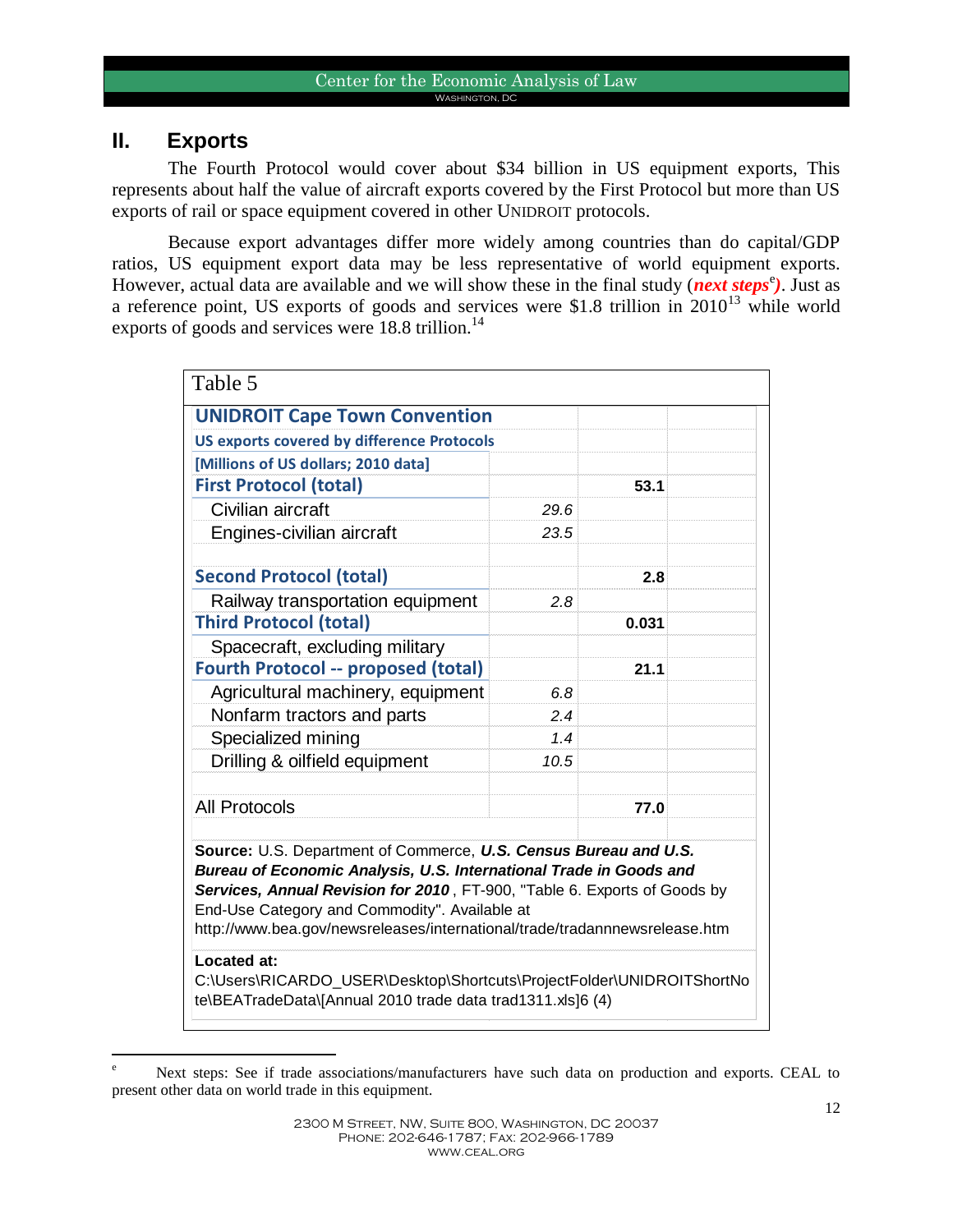## **Bibliography**

 $\overline{a}$ 

Fleisig, Heywood, Safavian, Mehnaz, and de la Peña, Nuria, Reforming Collateral Laws to Expand Access to Finance (The World Bank: Washington, DC, 2006)

Nehru, Vikram, and Dhareshwar, Ashok, "A New Database on Physical Capital Stock: Sources, Methodology and Results," Revista de Análysís Económico, vol. 8, no. 1, June 1993, pp. 37 - 59

<sup>2</sup> Director of Research at the Center for the Economic Analysis of Law. Heywood Fleisig received his BA in economics from Swarthmore College and his Ph.D. in economics from Yale University. He taught at Cornell University. He worked as a commodity, macroeconomic, and sovereign debt modeler and forecaster for Merrill Lynch, the Board of Governors of the Federal Reserve, US Congressional Budget Office, and the World Bank. At the World Bank, as Economic Adviser to the Private Sector Development Department, he pioneered the Bank's work on the reform of developing country legal frameworks for secured lending, work that he continued at CEAL after his retirement from the World Bank.

<sup>3</sup> These problems are set out most recently in Fleisig, Safavian, de la Pena (2006). Its footnotes and bibliography, in turn, gives further references. The CEAL website (at http://www.ceal.org) sets out several diagnostic studies and short notes related to special areas of this problem.

4 For a more extended discussion, see Fleisig, Safavian, de la Pena (2006) and references therein.

<sup>5</sup><br>These calculations draw on general economic facts and principles. They are here to serve as a placeholder pending industry review. Most manufacturers and exporters have sales projections that take account of the effects of different credit conditions. The US data shown in the example can usually be purged of macroeconomic differences among countries by looking at credit terms relative to the governments "risk free" borrowing rate. Since borrowing rates for 5-7 year private loans relative to a risk-free baseline on US Treasurys, .61% - 1.38% on 28 April 2012 (available at [http://www.bloomberg.com/markets/rates-bonds/government-bonds/us/\)](http://www.bloomberg.com/markets/rates-bonds/government-bonds/us/). Expressed in this way, US borrowers are borrowing unsecured at 789 basis points  $(= 8.5\% - .61\%)$  over the risk-free rate; they are borrowing secured at 366 basis points (= 5% - 1.38%) over the risk-free rate. So comparing national interest rates free of macroeconomic risk requires determining the interest rates facing MAC purchasers in national currency relative to the government borrowing rate for secured and unsecured loans. For local interest rates on loans denominated in dollars or euros, the calculation may become more complex. The country risk for a private loan secured by good collateral can be lower than the sovereign risk for the government of that country. For example, we met with coffee dealers in a Central American country who routinely paid lower dollar rates to finance their stocks of coffee held in bonded warehouses than did their government for its sovereign dollar-denominated debt.

Nehru and Dhareshwar (1993) on capital/output ratios and the other studies cited therein.

We know of no complete study of these issues. Some suggestions include the hire/purchase system in the UK; judicial institutions that appear to rapidly enforce claims against movable property in Germany under the sale with retention of title; the bailiff system in the Netherlands; French state banks and guarantee funds that finance movable property but seem considerably better managed than equivalent institutions in developing countries; cooperative lending systems in Germany and Austria. The bottom line is whether equipment purchasers in these countries can get the same credit terms as those in the reformed countries when offering only movable property as collateral for loans.

8 "Economies in Transition" is a term used by many international organizations to include Eastern Europe and the Former Soviet Union.

9 See Fleisig, Safavian, and de la Pena (2006) and references therein.

<sup>10</sup> Fleisig, Safavian, and de la Pena  $(2006)$ 

<sup>1</sup> The author thanks for their helpful comments John Atwood (UNIDROIT), Nuria de la Peña (CEAL), Katrin Frauchiger (Caterpillar Finance), Alejandro Garro (Columbia University, CEAL), and Peter Winship (Southern Methodist University, CEAL). The author, an economist, emphasizes that, for lack of time, legal reviewers were not given an opportunity to fully review the paper's assertions about law. He hopes that they, and other readers trained in law, will be forbearing and patient with any legal solecisms contained herein and, certainly, hold all reviewers harmless.